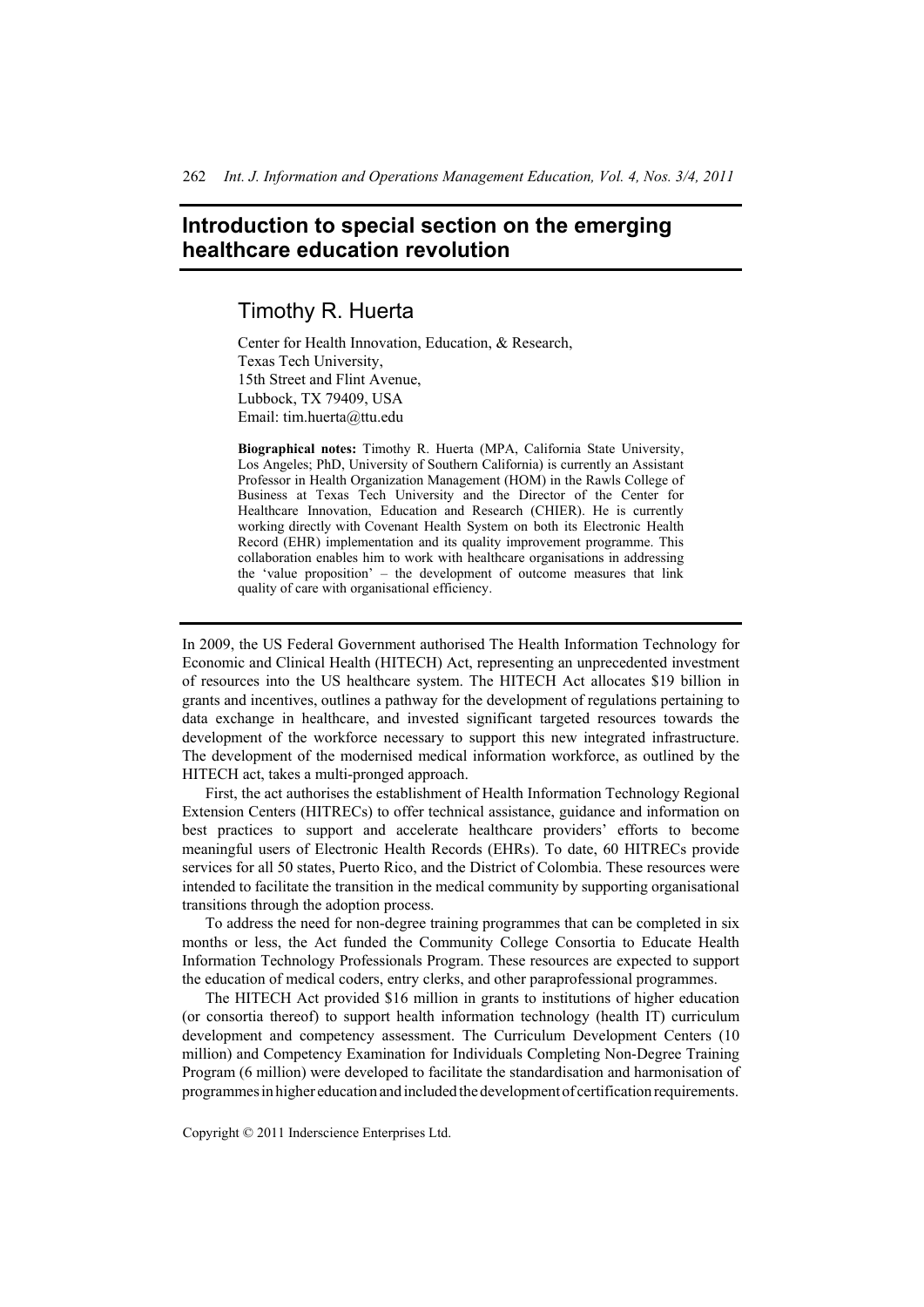## *Introduction* 263

The fifth and final intervention focused grant dollars into efforts to increase the availability of individuals qualified to serve in specific health information technology professional roles requiring university-level training. These programmes support institutions with strong informatics foundations in their efforts to create programmes that address the need for highly focused, professional level training necessary to lead, analyse and advance organisations in their EHR adoption journey.

This new workforce will, in many ways, be quite different from other technology workforces. Healthcare has a culture that has been at odds with the depersonalisation of the patient–professional relationship. Technological integration has often been cast as interfering with the human aspect of care. Further, healthcare professionals have resisted the training required to adequately function in high-technology environments as a skill set that is outside the scope of the provision of care. However, in many cases these same professionals are the only individuals capable of providing the information required by these same systems.

As a result, there will be opportunities for significant research on the transition of these highly specialised professionals to a new competency set in a new domain. For instance, the cultural differences between the professional hierarchies in healthcare require different approaches to facilitate effective adoption. Doctors, for instance, will need to be convinced of the value that increased integration will provide to patient outcomes. Nurses will need to develop the skills and data to support the care of patients and the quality of their experience. Managers see the benefit of increase IT in terms of improved measurement of key performance indicators. Rather than focusing on the workforce that is entering the market, the dynamic at play is about transforming and empowering the workforce that exists. To that end, the two papers presented here offer the first, in what I hope will be an ongoing developmental trajectory for research in this emerging subspecialty.

The paper by Reeves and colleagues offers an alternative approach for addressing the development of context-appropriate knowledge through a co-development lens. This model aligns well with adult-learning models and sits well in environments where education professionals trained in information systems but without knowledge of health can bridge the two components effectively. The co-creation model allows professionals to maintain their identity as experts in healthcare delivery while at the same time supporting the development of a broader educational experience.

The paper by Jacko and colleagues provides a first look into the consortia model of health informatics education delivery that was funded by the HITECH Act. They note that the inputs required for success in the transition to a modern healthcare service delivery model: a lack of developed programmes in health IT; a lack of institutional and intra-institutional involvement in programmes; the absence of a coordinated approach in this environment; and, the geographic and socioeconomic dynamics serve to slow institutional responses to the needs identified.

With the healthcare sector composing over 17% of US GDP, these programmes have been positioned to transform both the supply and demand of information technology professionals in healthcare. Similarly, there is a need for a venue within which to discuss the emergent best practices and lessons learned. Moving forward the demand for these professionals as part of a modern healthcare system will increasingly become a driving force for improving the quality of education and training in information systems and the concomitant development of domain knowledge in healthcare.